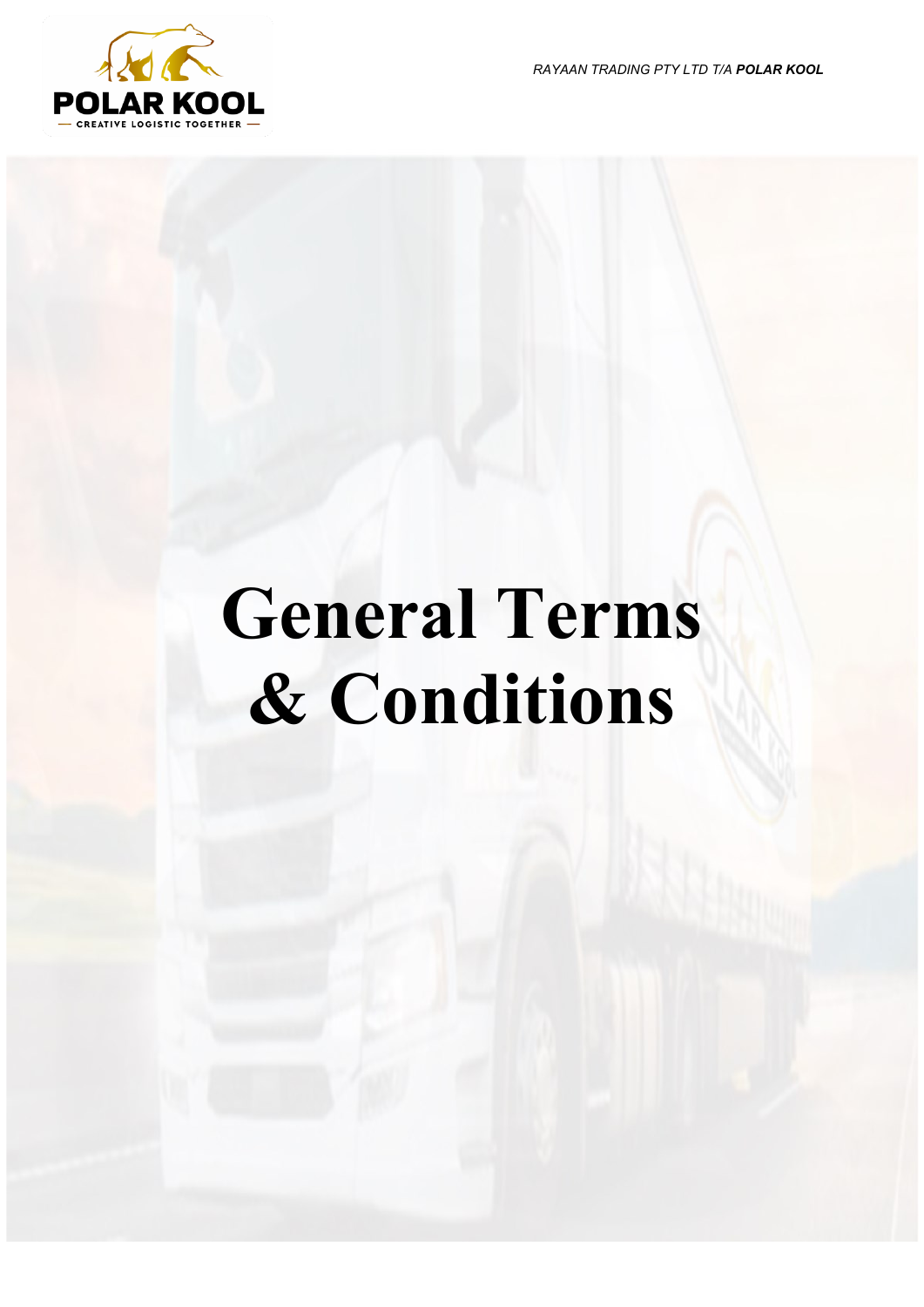*RAYAAN TRADING PTY LTD T/A POLAR KOOL*



## **TABLE OF CONTENTS**

**Company [Introductory](#page-2-0) Statement[Company](#page-2-1) History 1** [Delivering Quality Service](#page-2-2)**[Company Objectives](#page-2-3)**[General Terms and Conditions](#page-3-0)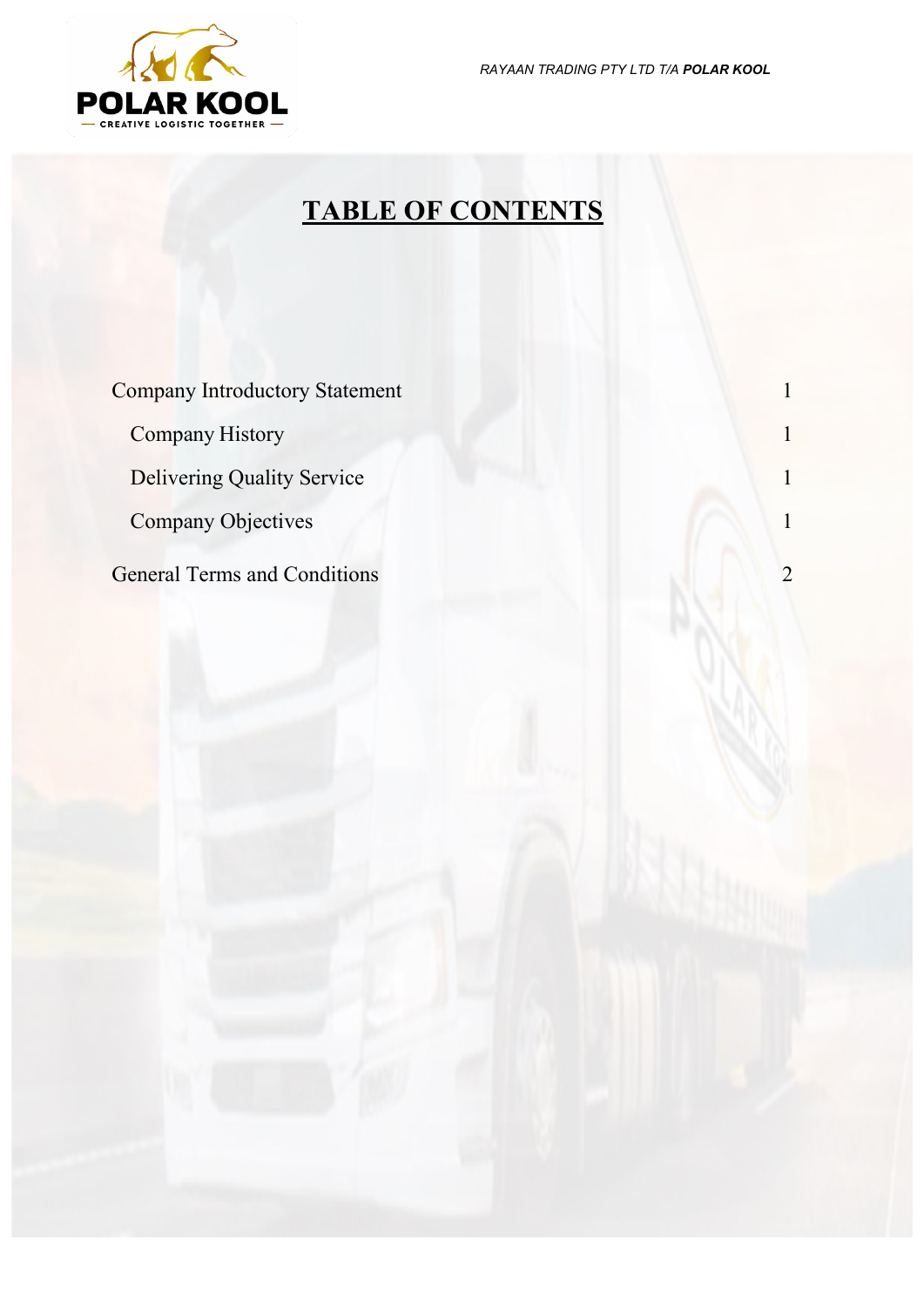

## <span id="page-2-0"></span>**Company Introductory Statement**

#### <span id="page-2-1"></span>**Company History**

Rayaan Trading Pty Ltd, trading as POLAR KOOL (PK) has been in business since 2018 and services numerous industries carrying frozen, chilled, dry goods across Local, Regional, and Interstate in NSW, QLD, and VIC.

PK resides in purpose-built facilities that have opened new markets for us in the area of pallet transport services and warehouse distribution.

#### <span id="page-2-2"></span>**Delivering Quality Service**

Polar Kool is the complete supply chain solutions provider with our business divisions specialling in temperature-controlled storage, staffing solutions, and Pick-packing.

Our enthusiastic professional team place great emphasises on customer service, along with providing a speedy and efficient solution to meet the demand of your customers and you.

PK operates 24 hour / 7 days a week service, with vehicles available at short notice, including holidays.

#### <span id="page-2-3"></span>**Company Objectives**

- Build long term sustained relationships with our clients and assist them ingrowing their business.
- Concentrate on the service sector, providing added value through technology, superior service and tight operating controls.
- Build on existing strengths, seeking new opportunities based on proven and developed management skills.
- provide our employees with an interesting, satisfying and safe work environment providing personal growth opportunities and be a reasonable corporate citizen in our community.